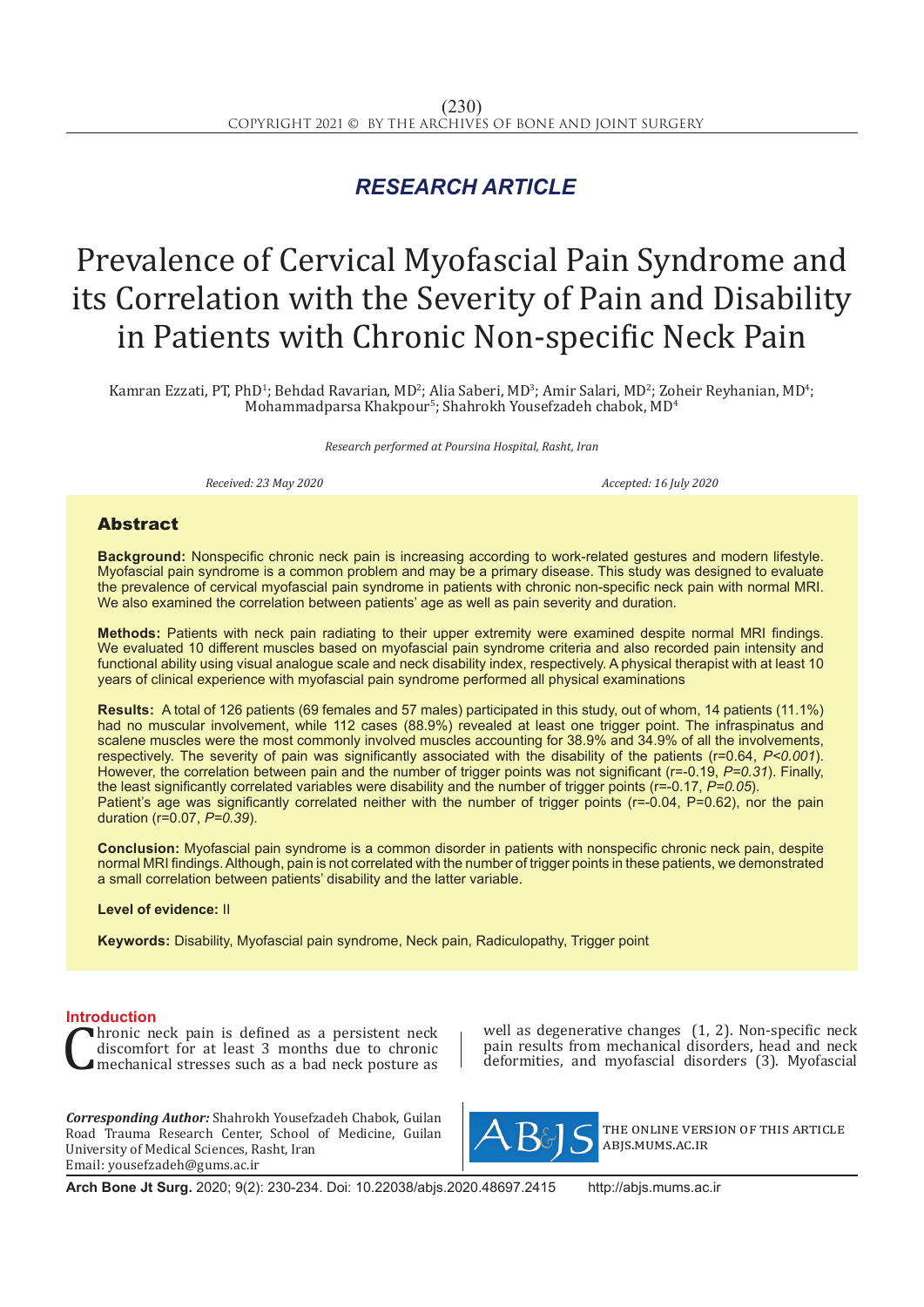pain syndrome (MPS) is considered as a common nonarticular musculoskeletal pain syndrome and an etiology for chronic neck pain. Patients with MPS have specific trigger points (TrPs) that are detectable on physical examination (4). A trigger point is a tender point within a tight muscular band which is stimulated by excessive pressure, tension, contraction, or loading. Upper trapezius and infraspinatus are two of the most prone muscles to having TrPs in patients with chronic neck pain. These points not only cause local discomfort, but also they are able to cause referral pain in remote areas (5). Likewise, cervical disc herniation can cause a referral pain in the upper extremity that can be confusing with MPS (3, 6).

Although many cervical spine disorders that cause chronic neck pain show detectable changes on MRI, patients with MPS may have normal MRIs (7-9).

The prevalence of TrPs in benign chronic headache, mechanical neck pain, whiplash injury, and cervical disc herniation has already been investigated. Likewise, we studied the TrPs in patients with MPS (10-15).

This study was designed to evaluate the prevalence of cervical myofascial pain syndrome in patients with chronic non-specific neck pain with normal MRI. We also examined the correlation between patients' age as well as pain severity and duration. Finally, we demonstrated the correlation between the number of patients' trigger points and their disability.

#### **Materials and Methods**

A total of 126 patients with chronic nonspecific neck pain radiating to the upper extremity were enrolled in this observational cross-sectional study at a referral center from July 2018 to June 2019. The study was approved by the medical research ethics committee and all patients signed an informed consent form. The sample size in this study was calculated by the following formula as the standard method for cross sectional studies:

Sample size = 
$$
\frac{Z^2 \times P \times (1 - P)}{d^2}
$$

Where:

Z is the standard normal variate with 5% type 1 error (*P<0.01*)

P is the expected general population proportion according to the previous studies

D is the absolute error that is decided by the researcher The demographic characteristics (age, gender, weight, height, and pain duration) of all patients were recorded. An expert neurosurgeon examined all patients initially. Based on the ACR criteria for performing an MRI study, all patients were evaluated with MRI study and the imagings were matched with their clinical findings. Patients with normal MRI findings were referred to a physical therapist for further assessment.

The inclusion criteria were: age between 20 to 60 years, chronic neck pain for at least 3

months, and normal MRI findings. The exclusion criteria were: fibromyalgia based on the American College of Rheumatology criteria (1990), previous neck or shoulder surgery, previous local steroid injection or acupuncture, MYOFASCIAL PAIN SYNDROME EVALUATION IN PATIENTS WITH CHRONIC NON-SPECIFIC NECK PAIN

and degenerative changes or other abnormalities such as cervical spine spondylolisthesis, disc protrusion, extrusion or sequestration in MRI.

A physical therapist (KE) with at least 10 years of clinical experience on MPS performed all physical examinations such as palpating the related muscles to find the TrPs. Visual analogue scale (VAS) was used to indicate the pain intensity during the last week on a scale ranging from zero (no pain) to 10 (worst pain imaginable). The neck disability index (NDI) was also used to measure the functional ability of the patients. The NDI consists of ten items consisting pain intensity, personal care, lifting, reading, headaches, concentration, work, driving, sleeping, and recreation. Each item scores from zero (no pain or limitation) to five (as much pain as possible or maximal functional limitation). The total NDI score ranges from zero to 50. Higher scores indicate more disability (16).

We evaluated the following ten muscles based on Simon and Travell instructions:<br>Infraspinatus, latissimus

Infraspinatus, latissimus dorsi, subscapularis, coracobrachialis, scalenes, pectoralis major,

pectoralis minor, serratus anterior, serratus posterior superior, and subclavius. All these

muscles can cause pain from the cervicothoracic region to the upper extremity (3, 6). MPS was diagnosed on the following three criteria: the presence of tight band, tenderness, and pain (3, 6).

#### *Statistical analysis*

The Shapiro–Wilks test was used to analyze the normal distribution of the data. Also, frequency and descriptive analysis were performed to check all relevant characteristics of the data. Spearman's correlation test (data without normal distribution) was used to estimate the correlation among age, VAS, neck disability, pain duration, and number of TrPs. SPSS software (ver.19) was used to analyze all data.

#### **Results**

Females and males constituted 54.8% (n=69) and 45.2% (n=57) of the subjects, respectively. The demographic and clinical characteristics of all patients are demonstrated in Table 1.

Only 14 patients (11.1%) had no muscular involvement;

| Table 1. Demographic and clinical features of the patients with<br>chronic nonspecific neck pain (SD: standard deviation, VAS: vi-<br>sual analogue scale, NDI: Neck disability index) |         |         |                    |  |  |  |
|----------------------------------------------------------------------------------------------------------------------------------------------------------------------------------------|---------|---------|--------------------|--|--|--|
|                                                                                                                                                                                        | Minimum | Maximum | Mean $\pm$ SD      |  |  |  |
| Age (years)                                                                                                                                                                            | 20      | 60      | $34.47 \pm 11.951$ |  |  |  |
| Weight (kg)                                                                                                                                                                            | 47      | 91      | 69.59±9.965        |  |  |  |
| Height (cm)                                                                                                                                                                            | 155     | 182     | $168.41 \pm 6.332$ |  |  |  |
| Pain duration (m)                                                                                                                                                                      | 3       | 264     | 16.04+28.075       |  |  |  |
| <b>VAS</b>                                                                                                                                                                             | 1       | 8       | $5.66 \pm 1.129$   |  |  |  |
| <b>NDI</b>                                                                                                                                                                             | 19      | 44      | $32.79 \pm 5.841$  |  |  |  |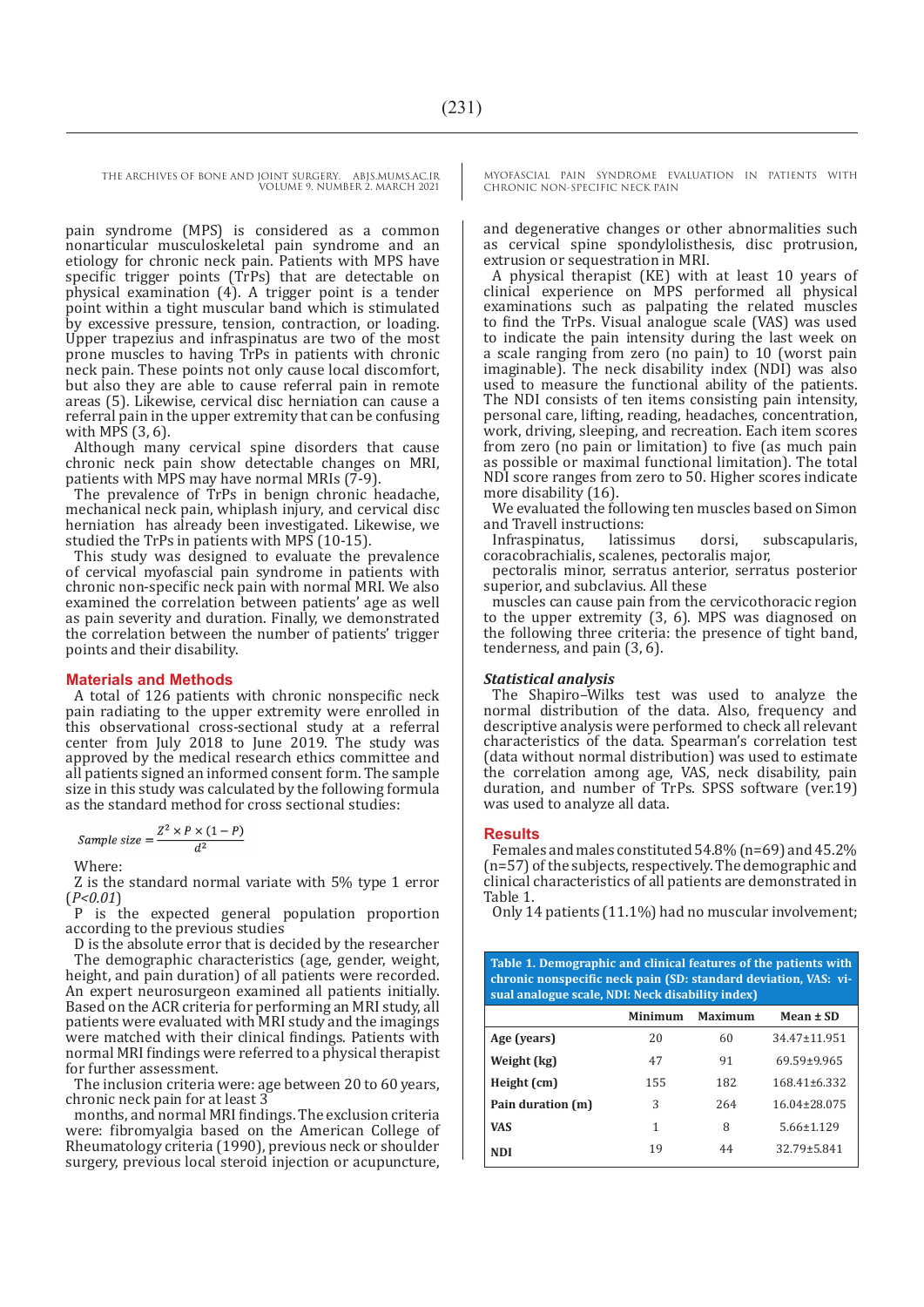| Table 2. Muscles causing myofascial pain syndrome in patients<br>with chronic nonspecific |                        |                   |  |  |  |
|-------------------------------------------------------------------------------------------|------------------------|-------------------|--|--|--|
|                                                                                           | Frequency<br>$(n=126)$ | Percentage<br>(%) |  |  |  |
| <b>Infraspinatous</b>                                                                     | 49                     | 38.9              |  |  |  |
| Latisimus dorsi                                                                           | 18                     | 14.3              |  |  |  |
| Subscapularis                                                                             | 40                     | 31.7              |  |  |  |
| <b>Coracobrachialis</b>                                                                   | 9                      | 7.1               |  |  |  |
| <b>Scalenes</b>                                                                           | 44                     | 34.9              |  |  |  |
| Pectoralis major                                                                          | 14                     | 11.1              |  |  |  |
| Pectoralis minor                                                                          | 10                     | 7.9               |  |  |  |
| <b>Subclavius</b>                                                                         | 7                      | 5.6               |  |  |  |
| Serratus posterior superior                                                               | 23                     | 18.3              |  |  |  |
| Serratus anterior                                                                         | 14                     | 11.1              |  |  |  |

while, 112 cases (88.9%) revealed at least one trigger point in physical examination. On the one hand, majority of the patients (99 cases) experienced a gradual onset of neck pain without a history of trauma. Twenty seven patients reported a prior trauma. Approximately onethird of patients (35.7%, n=45) had only one involved muscle. Infraspinatus and scalene were the most involved muscles with the prevalence of  $38.9\%$  (n=49) and 34.9%(n=44), respectively. The exact amount of all ten muscle involvements are represented on [Table 2].

According to Table 3 pain was significantly associated with the disability of the patients (r=0.64, *P0.001*>). However, the correlation between pain and the number of TrPs was not significant (r=-0.19, *P=0.31*). Finally, the least significant correlated variables were the disability of patients and the number of their TrPs (r=-0.17, *P=0.05*). Other variables such as age and number of TrPs (r=-0.04, *P=0.62*), age and pain duration (r=0.07, *P=0.39*), and pain severity and duration (r=-0.02, *P=0.81*) were not significantly correlated.

#### **Discussion**

Chronic nonspecific neck pain is an increasing disorder which causes great disability and economic costs  $(1, 1)$ 3). The differentiation between radicular and referral pain to the upper extremity is crucial for planning an appropriate treatment protocol. MPS (as a main etiology for the mentioned problem) causes pain and dysfunction of the musculoskeletal system which may be overlooked (4).

Recent research demonstrates an association between disc herniation and MPS (15, 17). Contrastingly, we believed MPS could happen in individuals with a rather normal cervical MRI study; thus, in the present study, we evaluated MPS in patients with no disc herniation or other abnormalities confirmed by a normal MRI study. Demonstrating that MPS can also occur in patients who did not have a clear history of prior trauma and suffered from a gradual onset of neck pain (78.6%). They usually give a history of habitual head and neck bad postures, or a

MYOFASCIAL PAIN SYNDROME EVALUATION IN PATIENTS WITH CHRONIC NON-SPECIFIC NECK PAIN

**Table 3. The correlation between age, pain severity, disability, and pain duration with the number of trigger points in patients with chronic non-specific neck pain**

|                                           | r       | P value |
|-------------------------------------------|---------|---------|
| Pain and number of involved muscles       | $-0.19$ | 0.31    |
| Pain and disability                       | 0.64    | < 0.001 |
| Disability and number of involved muscles | $-0.17$ | 0.05    |
| Age and number of involved muscles        | $-0.04$ | 0.62    |
| Age and pain duration                     | 0.07    | 0.39    |
| Pain and pain duration                    | $-0.02$ | 0.81    |

vault position according to their jobs. With regards to the mentioned correlation of our patients' life styles and the prevalence of MPS and neck pain, Hoy et al. illustrated that occupational demands, sedentary postures, and poor physical work environments are the major risk factors for chronic neck pain (1).

In the present study, 49 (out of 126) patients showed some kind of infraspinatus muscle

involvement. Considering the fact that this muscle is involved in many daily activities i.e. arm swings, upper limb sudden jerks, backward movements of the arm. This high prevalence seems logical (3, 6). Daub et al. demonstrated that the reason for a patient's neck pain radiating to the upper extremity could be exclusively caused by an active trigger point in the infraspinatus muscle. The patient in their case study was neurologically intact and the pain- referring to upper extremity was only reproduced by palpation of an active trigger point in the infraspinatus muscle (7). The second most commonly involved muscle in this study was scalene. Scalenes also play an important role in daily activities such as lifting or pulling objects, most hand-crafted activities, playing musical instruments, and sports such as swimming. In addition, these muscles play an important role in respiratory distress, coughing, sleeping in inappropriate conditions, uneven shoulder heights, and patients with scoliosis (3). Scalene muscles TrP usually accompanies with unilateral neck and shoulder pain radiating to upper extremity on the radial side of the forearm as well as the thumb and index fingers (matching C6 dermatome) (3).

Scalenes MPS can be both primary- due to excessive work, weak muscles, and repetitive microtrauma- or a secondary disorder- as a result of osteoarthritis and some systemic diseases (3, 6). Jalil et al. reported two cases with neck pain as a result of MPS of the scalenes and concluded that scalenes MPS can mimic cervical radiculopathies, which are frequently underdiagnosed by physicians (18). Furthermore, Cannon et al. performed an EMG-NCV study on patients with upper limb radiculopathy symptoms. They indicated that 69% of the patients had a normal EMG-NCV study, while 42% of them were affected by some kind of musculoskeletal disorders i.e. MPS, impingement syndrome, and lateral epicondylitis. Thus, they concluded that referral pain of the upper extremity is more commonly caused by musculoskeletal disorders than nerve root compression in the cervical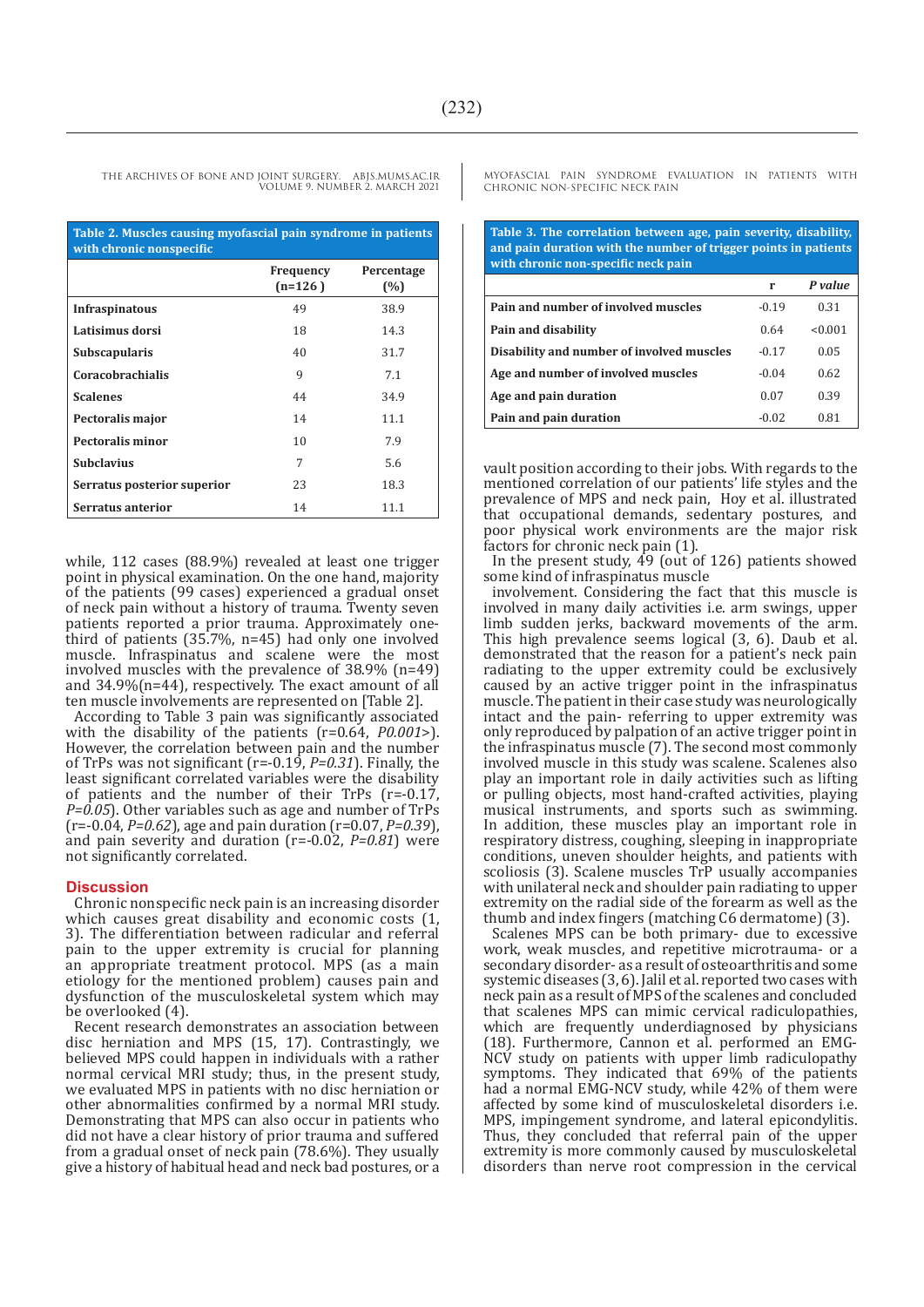spine which is in line with our findings (19). Also, they indicated that the prevalence of MPS in patients with a normal EMG-NCV study was higher than those with confirmed cervical radiculopathy. However, unlike our study, they did not mention the involved muscles in theirs (19). Ozturk et al. studied patients with cervical disc herniation and achieved similar results to Cannon et al. (15, 19). They demonstrated that the development of MPS does not necessarily correlate with cervical nerve root compression that is similar to our study results. They emphasized that inappropriate physical activities most commonly cause MPS (15, 19). We performed our study on patients with no disc herniation or any other cervical spine abnormalities, and concluded that the majority of the patients (89%) with chronic non-specific neck pain suffered from MPS. Therefore, it is logical to indicate that MPS is more common among patients having chronic neck pain with a healthy cervical spine compared with patients suffering from cervical spine pathologies. The subclavius and coracobrachialis muscles showed the lowest involvement among other muscles in our study. The subclavius was the least commonly involved muscle in only seven patients. The subclavius is located near the clavicular portion of pectoralis major and functions in conjunction with it  $(3)$ . This muscle plays a minor role in daily activities; regarding this issue, the low prevalence of its involvement can be explained (6). The second least commonly involved muscle in our study was coracobrachialis muscle accounting for the involvement of nine cases. Since this muscle alone plays a minor role in the neck and shoulder girdle; with the similar logics, we justify the low prevalence of its involvement (3, 6).

Pain severity and duration, disability and patients' age did not have significant correlations with the the number of TrPs in our study. However, Fernandez et al. illustrated that active TrPs in cervical muscles were associated with pain intensity and duration compared to those with latent TrPs in chronic tension-type headache (20).

There could be a number of limitations to the present study. First of all, it is impossible to state a cause-effect relationship between the muscular TrPs and neck pain (19). Consequently, it is not possible to find the primary and secondary causes of neck pain. Therefore, further research is needed to indicate the effect of trigger point interventions on neck symptoms recovery. We evaluated the prevalence of MPS in patients with chronic nonspecific neck pain in one site, therefore, the results may not necessarily demonstrate the exact prevalence in the general population. Additionally, not differentiating between the TrPs as a primary or secondary one, was

MYOFASCIAL PAIN SYNDROME EVALUATION IN PATIENTS WITH CHRONIC NON-SPECIFIC NECK PAIN

also a limitation to this study. Regards to the fact that in many cases, more than one muscle was involved (53.1%) and finding the primary TrPs responsible for patients' discomfort is challenging (3, 15).

According to the American College of Radiology (ACR), MRI is the gold standard imaging study for the evaluation of musculoskeletal pains (9). The sensitivity of MRI in detecting nerve root compression is quite low but its specificity is relatively high (21). In this study, we included patients with a normal MRI study. Other imaging techniques e.g. CT scan and ultrasonography may be required for further confirmation of healthy tissues (22, 23).

MPS is a common musculoskeletal disorder in patients with nonspecific chronic neck pain with normal cervical spine MRI findings. Infraspinatus and scalenes were the most commonly involved muscles in these patients. In terms of the correlation between the number of trigger points and patients' pain and disability; Although, pain is not correlated with the number of trigger points in these patients, we demonstrated a small correlation between patients' disability and the latter variable.

*Conflicts of Interest***:** The authors declare no conflict of interest with respect to the research, authorship and/or publication of this research.

Kamran Ezzati PT PhD1 Behdad Ravarian MD<sup>2</sup> Alia Saberi MD<sup>3</sup> Amir Salari MD<sup>2</sup> Zoheir Reyhanian MD<sup>4</sup> Mohammadparsa Khakpour5 Shahrokh Yousefzadeh chabok MD4 1 Neuroscience Research Center, Poorsina Hospital, Faculty of medicine, Guilan University of Medical Sciences, Rasht, Iran Orthopedic Research Center, Department of Orthopedics, Poursina Hospital, School of Medicine, Guilan University of Medical Sciences, Rasht, Iran Neuroscience Research Center, Department of Neurology, Poursina Hospital, Guilan University of Medical Sciences, Rasht, Iran 4 Guilan Road Trauma Research Center, School of

Medicine, Guilan University of Medical Sciences, Rasht, Iran

5 Department of Biology, Facility of science, university of Victoria, Victoria, Canada

#### **References**

- 1. Hoy D, Protani M, De R, Buchbinder R. The epidemiology of neck pain. Best Practice & Research Clinical Rheumatology. 2010;24(6):783-92.
- 2. McLean SM, May S, Klaber-Moffett J, Sharp DM, Gardiner E. Risk factors for the onset of non-specific

neck pain: a systematic review. Journal of Epidemiology & Community Health. 2010;64(7):565-72.

3. Simons DG TJ, Simons LS. Myofascial pain and dysfunction: the trigger point manual, vol 1. Upper half of body: Baltimore, MA: Williams & Wilkins; 1999.